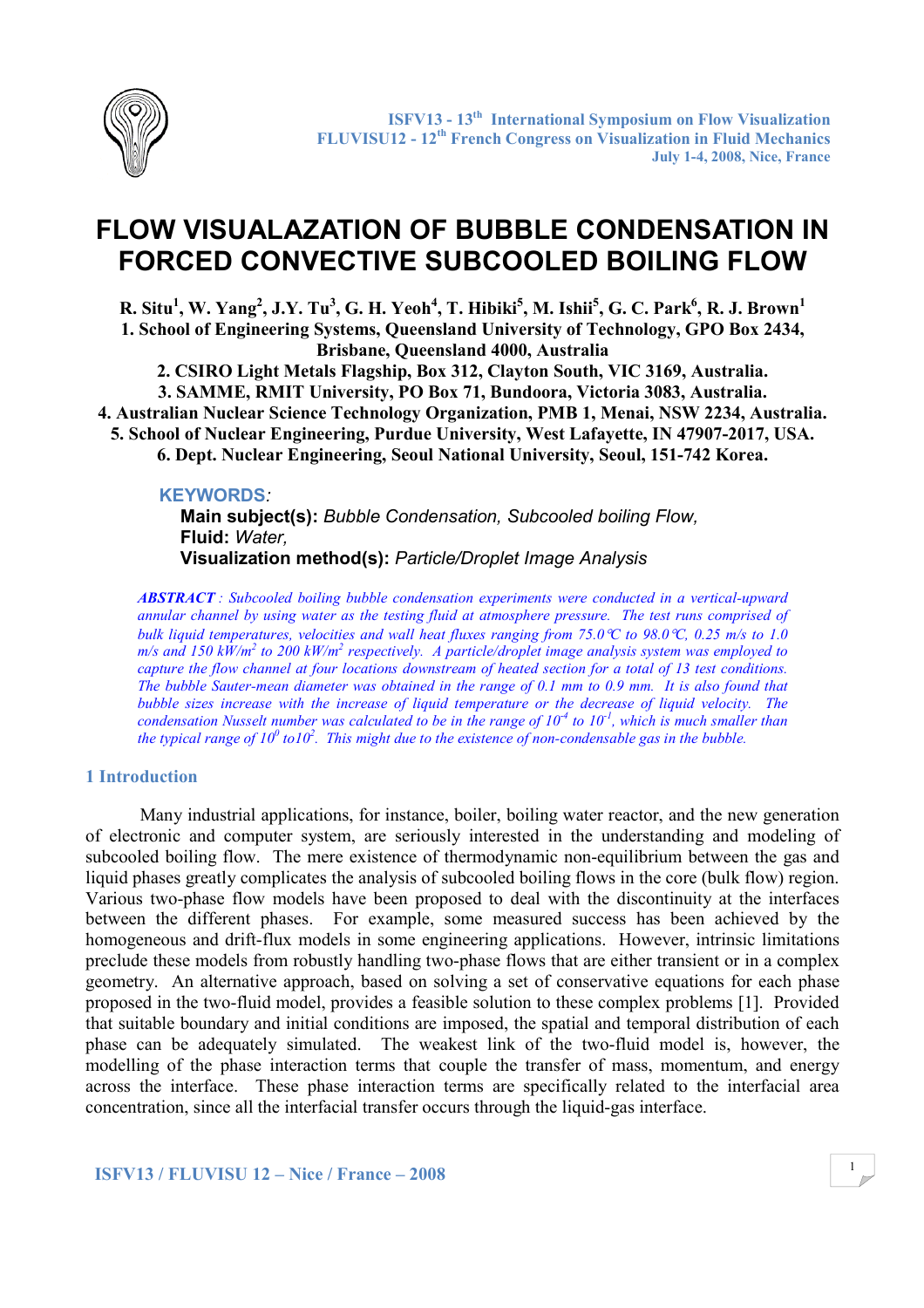A successful simulation of the subcooled boiling flow in the core region should precisely describe two basic geometric parameters: (i) void fraction (defined as the fraction of gas phase in the mixture), and (ii) interfacial area concentration (defined as the total interfacial area, or bubble surface area, divided by the mixture volume). These two parameters can be mathematically accommodated by adopting the two-fluid model and either the Interfacial Area Transport Equation (IATE) or the Multiple-Size Group (MUSIG) model. These two models both adopt a population balance approach to model the source and sink terms of interfacial area concentration or bubble number due to bubble coalescence, break-up, nucleation, condensation, and other mechanisms associated with heat and mass transfer processes involved in subcooled boiling flow.

In previous research by the authors, all the source terms in the IATE have been thoroughly investigated. The source and sink terms due to bubble coalescence and break-up has been successfully modeled for isothermal flows [2-5]. Additionally, a bubble-layer thickness model was developed to avoid covariance in cross-sectional averaging of the IATE in subcooled boiling flows [6]. As one of the most important source term, the bubble nucleation on heater surface consists of three contributing parameters, i.e., active nucleation site density, bubble lift-off diameter, and bubble departure frequency. Recently, Hibiki and Ishii [7] mechanistically modeled the active nucleate site density by accounting for the distribution of the critical cavity size and contact angle of the bubble on the heated surface. This model was correlated by taking into consideration various active nucleation site density data taken in pool boiling and convective flow boiling systems. Situ et al. [8-10] conducted on a range of photographic studies of subcooled boiling flows to investigate the bubble departure and lift-off. The model of bubble lift-off size has been developed based on the force balance analysis of a lifting-off bubble. Besides, a correlation of bubble departure frequency was proposed and it agrees well with the existing datasets available in literature.

Another important source/sink term in the IATE is the sink term due to bubble condensation. It has been extensively studied in pool boiling and flow boiling, which has been thoroughly reviewed by Zeitoun et al. [11], and later updated by Warrier et al. [12] and Park, et al. [13]. The bubble condensation experiments were mostly performed to study stagnant bubbles in a pool [14-16]; or to study moving bubble in a stagnant liquid [17-19]; or to study bubbles collapsing in a flow boiling[11, 12]. Most of the studies classified the bubble condensation into heat transfer or inertial controlled condensation. Some researcher [20] found that inertial controlled condensation occurs at high liquid subcooling, while heat transfer controlled condensation happens at relative low subcooling. Chen and Maying [19] obtained the criteria to be at  $Ja > 100$  (for fully inertial controlled) and  $Ja < 80$  (for complete heat transfer controlled). On the other hand, Park et al. [13] divided a whole condensation process of a bubble, generated from the heated surface, into two stages: (i) heat transfer controlled region, starting from maximum bubble size, condensing in low surrounding subcooling, and finishing when bubble is reduced to 0.4 of maximum size, and rapid decreasing rate occurs; (ii) inertial controlled region, where bubble collapses sharply a critical collapsing bubble diameter Dc which is around 25 µm at atmosphere pressure. By analyzing these two regions, a bubble condensation sink term in the IATE was developed [13]. Due to the limitation of measuring technique, most of the experiments have been conducted by measuring the size of one or a few bubbles, and the bubble size distribution and the averaged bubble size cannot be captured. In addition, the low resolution setup of the camera makes it difficult to obtain bubble in micrometer level (less than 0.1 mm).

The purpose of this paper is to investigate bubble condensation phenomena at micrometer range in subcooled boiling flow. To this end it will utilize the recently-developed Particle/Droplet Image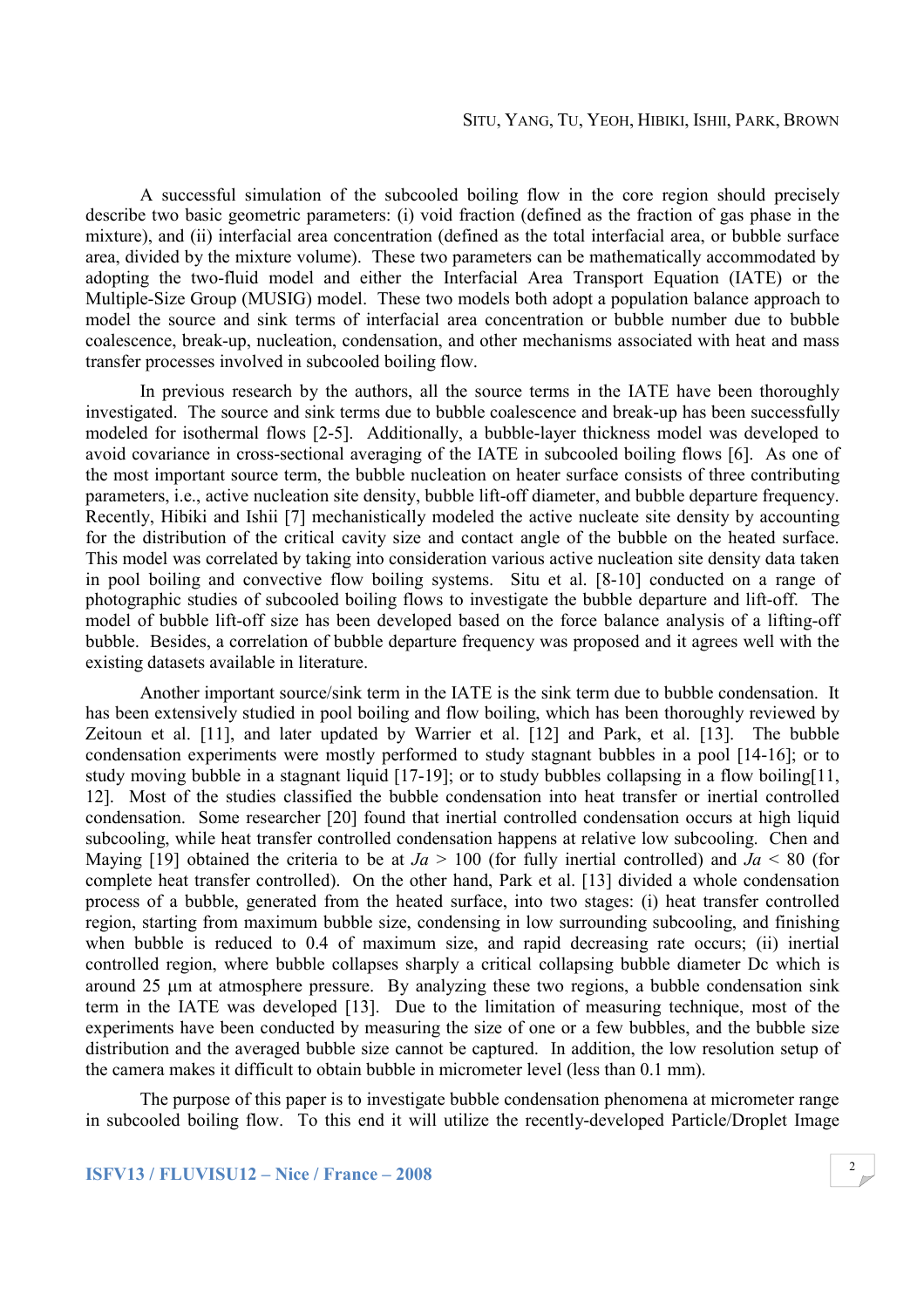Analysis (PDIA) technique to obtain bubble size and velocity distributions, compare the data with existing correlations, and propose new models.

#### 2 Experimental Setup

#### 2.1 Test Facility

An experimental facility has been designed to measure the relevant two-phase parameters necessary for developing constitutive models for the two-fluid model in subcooled boiling flow. The experimental facility is a scaled-down loop from a prototypic boiling water reactor based on proper scaling criteria for geometric, hydrodynamic, and thermal similarities [21, 22]. The schematic diagram of the flow loop is shown in Figure 1. The pre-degassed distilled water is held in the main tank. The main tank has a 2kW heater to maintain the temperature. The water is pumped by a Lowara centrifugal pump and divided into four separate lines. Each line runs to a fitting that is connected to the bottom of the test section. The test section is an annulus formed by a clear polycarbonate tube on the outside with an ID of 38.1 mm, and a cartridge heater on the inside with an OD of 19.1 mm. Thus, the hydraulic equivalent diameter,  $D_{\text{H}}$ , is 19.1 mm. The test section has an overall length of 1200 mm with a heated section of 200 mm in length. The maximum heat flux of the heater is  $200 \text{ kW/m}^2$ . An image box (60 cm length) was installed on the test section to minimize the image distortion. The image box was filled with glycerin because its index of refraction  $(1.473)$  is close to that of polycarbonate tube  $(1.58)$ . On the top of the test section, an expansion joint is installed to accommodate the thermal expansion of the polycarbonate test section. A separation tank is used to separate vapor phase from water. The steam is then condensed, and the water is returned to the main tank. The separation tank is located directly above the main tank.

#### 2.2 Particle/Droplet Image Analysis (PDIA) System

Particle/Droplet Image Analysis (PDIA) is a newly developed digital image analysis technique by Oxford Lasers, which is capable of determining the properties of individual bubbles or droplets such as their velocity, size, shape and concentration over a finite region of interest in the flow. The principle of PDIA technique is to use an automated segmentation threshold algorithm for the quantitative analysis of bubble or droplet images [23]. This method is based on the original approach adopted by Yule et al. [24], using the degree of image focus determined from the edge gradient intensity of a bubble or droplet image.

It is possible to determine the diameter of a droplet from an estimate of the pixel area of a shadow droplet image by using a simple threshold algorithm, and thus simultaneous estimates of the droplet size and sphericity can be obtained. However, out-of-focus droplets appear typically up to 30% larger than they are. The PDIA technique uses two thresholds, one to measure the grey, out-of-focus border, and the other to measure the dark core. From the ratio of these areas, the true droplet size and its distance from the plane of best focus can be deduced. Moreover, the PDIA software also corrects the bias introduced by droplets that touch the edges of the image: large droplets are more likely to touch the edges [25].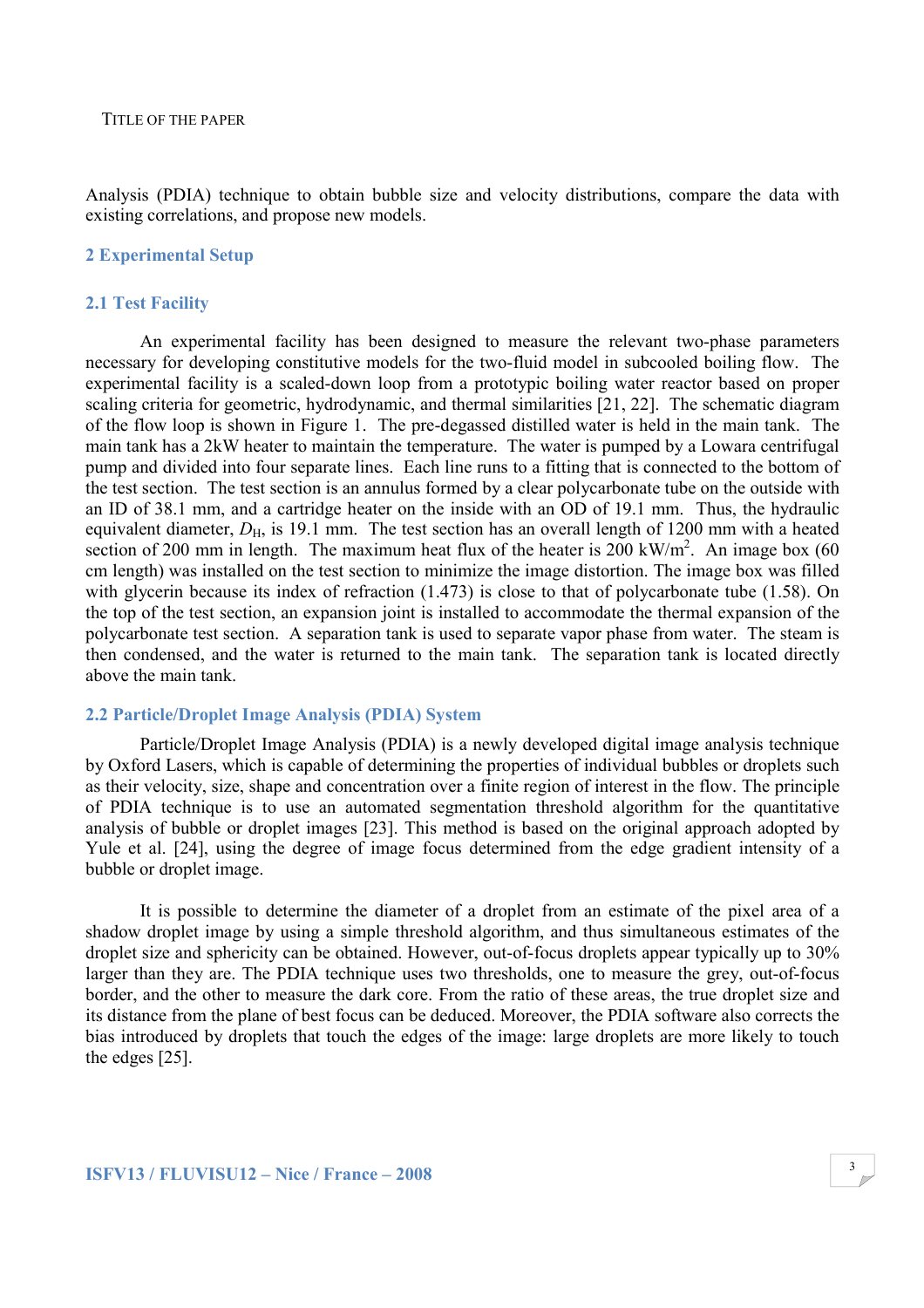

Fig. 1. Experimental facility.

Diameter measurement in PDIA is based on an area estimate of the shadow image of an individual droplet, and is straightforward for a perfect sphere. As reported by Whybrew et al. [23], the image analysis technique also permits the sizing of non-spherical droplets where the diameter for a droplet of arbitrary shape,  $D_a$ , is based on the equivalent circular area as given by equation (1):

$$
D_{\rm a} = C \sqrt{\frac{4A}{\pi}}\,,\tag{1}
$$

where  $A$  is the total number of pixels and  $C$  is the ratio of microns to pixel obtained from calibration. The droplet based on the equivalent circular perimeter,  $D<sub>p</sub>$  is defined through the ratio of microns to pixels, C, and the is the number of pixels on the perimeter of the non-spherical droplet, P, defined in equation (2).

$$
D_{\rm p} = \frac{CP}{\pi},\tag{2}
$$

Figure 1 shows a schematic diagram of the PDIA apparatus used in the current study. A doublepulsed Nd: YAG laser was used as the illumination source with pulse duration of 5 ns. The fluorescent diffuser coupled with an articulated beam delivery arm produces an expanding cone of light with a uniform background intensity distribution. Image acquisition was achieved with a non-intensified 12 bit CCD camera (PCO Sensicam) with a  $1280 \times 1024$  pixel array and pixel dimensions of 6.7  $\times$  6.7 µm. An Oxford Lasers long distance microscope lens (Model Option 4) provided a magnification of 0.64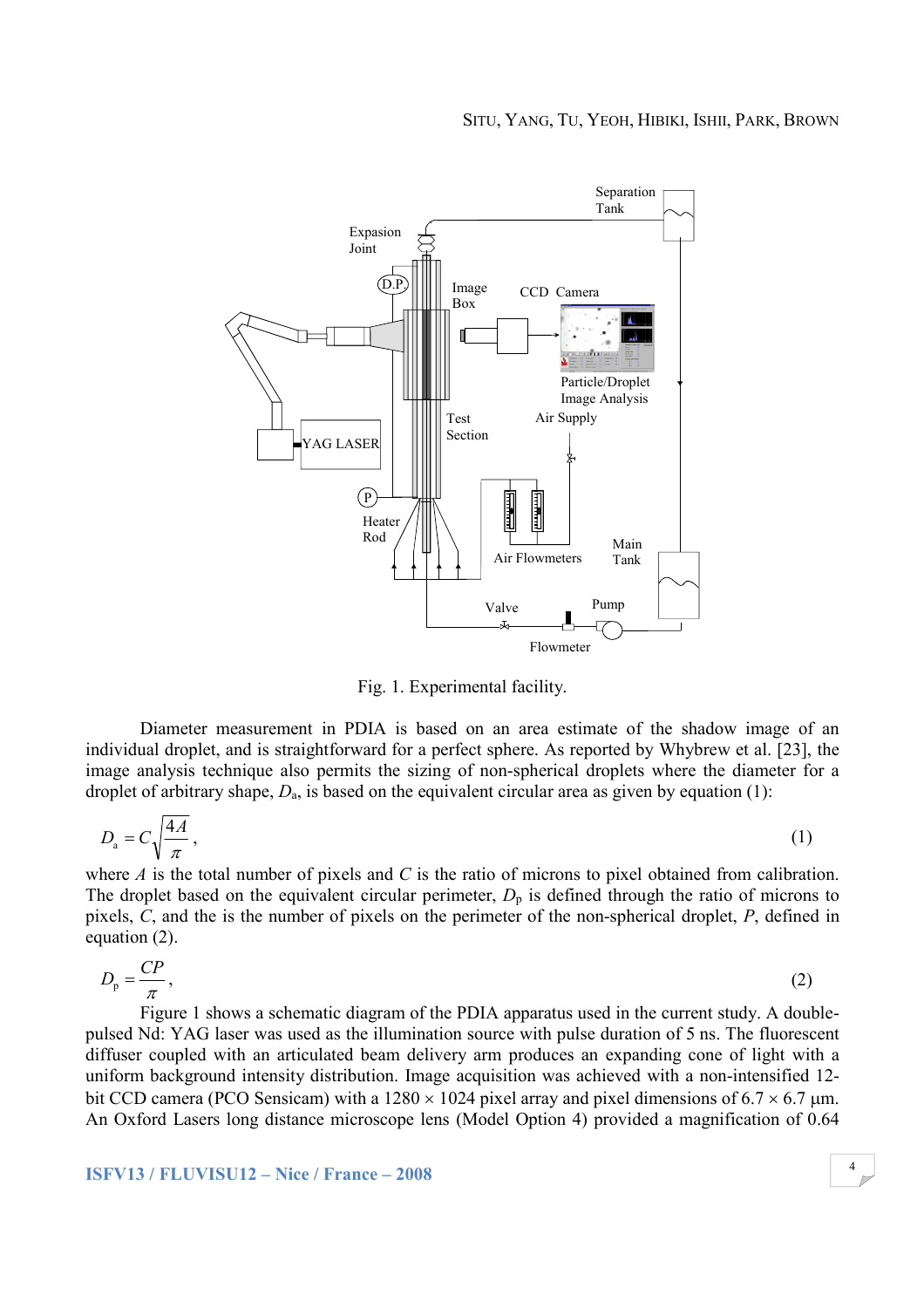#### TITLE OF THE PAPER

offering a resolution of approximately 11.55 µm/pixel (after calibration considering the image distortion effect of test tube). It was found that 400 continual images at the rate of four frames per second were needed to get stable statistical mean diameter of the bubbles for each experimental operating condition. In addition a background image was also taken without the presence of bubbles. Due to the complex structure of the annual test section causing highly non-uniform image illumination, a Background Subtraction Mode within the PDIA VisiSize Solo software (version 2.089) was employed.

# 2.3 Experimental Procedure

The experiments were conducted rigorously. In preparing for an experiment, the distilled water in the main tank is degassed by heating up the tank for 24 hours. Before the measurement, the flow reaches steady state, and the inlet temperature and fluid velocity keep constant for 30 minutes. Experiments of 13 conditions, as shown in Table 1, were performed for the investigation of bubble condensation downstream of the heated section. For each condition, the camera were placed at four locations in the unheated section, i.e., 0 mm (or 20 mm), 50 mm, 100mm, and 200mm. The temperature at the end of heated section ranges from 75.0 to 98.0 °C; the inlet velocity varies from 0.25 to 1.0 m/s; and the heat flux changes from 150 to 200 kW/m<sup>2</sup>. In all experiments, the temperatures at several locations (test section inlet, outlet, and heated section end) were measured by the thermocouple with accuracy of  $\pm 0.1$  °C. Besides, the pressures at inlet and outlet of the test section were also measured by Gems Sensors 2200 series pressure transducers. In addition, heat flux and inlet velocity are acquired by a data acquisition system. The measurement accuracies of heat flux, liquid temperature, liquid velocity, and pressure are  $\pm 1\%$ ,  $\pm 1.5\%$ ,  $\pm 1.5\%$  of reading,  $\pm 25\%$ , respectively.

| Test           | $T_{\rm in}$<br>$[ ^\circ \text{C} ]$ | $T_{\text{out}}$<br>[°C] | $q''_{\rm w}$<br>$\left[\mathrm{kW/m}^2\right]$ | $v_{fin}$<br>$\lceil m/s \rceil$ | $p_{\rm in}$<br>(kPa) | $p_{\text{out}}$<br>(kPa) |
|----------------|---------------------------------------|--------------------------|-------------------------------------------------|----------------------------------|-----------------------|---------------------------|
| 1              | 88.9                                  | 89.8                     | 146.6                                           | 0.498                            | 15.8                  | 2.4                       |
| $\overline{2}$ | 96.5                                  | 98.2                     | 148.4                                           | 0.501                            | 15.1                  | 2.3                       |
| 3              | 89.5                                  | 90.0                     | 147.5                                           | 0.999                            | 16.2                  | 2.4                       |
| $\overline{4}$ | 70.9                                  | 75.2                     | 201.6                                           | 0.247                            | 15.2                  | 2.1                       |
| 5              | 74.8                                  | 80.0                     | 201.2                                           | 0.249                            | 16.1                  | 2.0                       |
| 6              | 85.3                                  | 90.1                     | 200.8                                           | 0.249                            | 15.3                  | 2.4                       |
| 7              | 90.2                                  | 95.0                     | 201.7                                           | 0.250                            | 15.5                  | 2.0                       |
| 8              | 77.7                                  | 79.9                     | 200.7                                           | 0.501                            | 16.0                  | 2.4                       |
| 9              | 82.7                                  | 84.9                     | 201.2                                           | 0.501                            | 16.2                  | 2.1                       |
| 10             | 87.8                                  | 90.0                     | 200.6                                           | 0.501                            | 16.9                  | 2.6                       |
| 11             | 92.4                                  | 95.1                     | 200.8                                           | 0.498                            | 14.8                  | 2.0                       |
| 12             | 89.3                                  | 90.0                     | 201.3                                           | 0.999                            | 16.1                  | 2.4                       |
| 13             | 9.9                                   | 95.1                     | 200.9                                           | 0.999                            | 15.9                  | 2.1                       |

Table 1. Experimental conditions.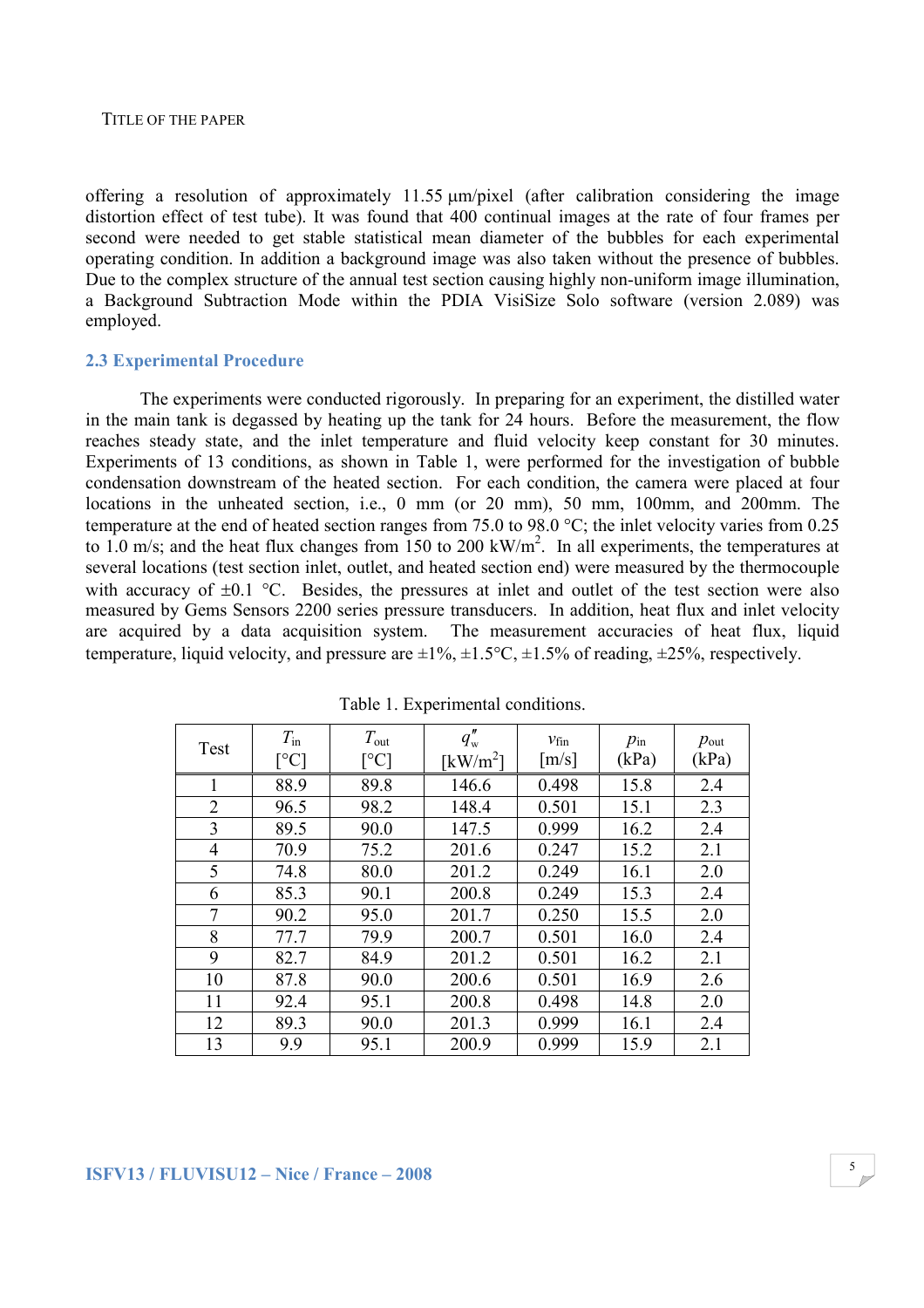### 3 Results and Analysis

Data of bubble Sauter-mean diameter were extracted from pictures by using VisiSize Solo software from Oxford Lasers. For each experimental condition, a total of 200 or 400 pairs of image files were processed to ensure enough number of bubbles to be available for analysis. During the analyzing, data of bubble diameter was obtained by analyzing every first image of the pair of images. Since the image illumination was highly non-uniform, the reference background image was subtracted from the original image. Next, the adaptive mode of 55% was taken to obtain bubble images. After that, shape sphericity less than 0.2 were rejected. The shape sphericity is defined as

$$
S = \frac{D_{\rm a}}{D_{\rm p}} = \sqrt{\frac{4\pi A}{P^2}}\,. \tag{3}
$$

When diameters of all the bubbles were known, the averaged bubble diameter can be obtained by choosing different method. In order to better comparing with datasets in literature, the Sauter-mean method was chosen:

$$
D_{\rm sm} \equiv \sum_{k} D_{k}^{3} / \sum_{k} D_{k}^{2} \,. \tag{4}
$$

Averaged bubble Sauter-mean diameters at one axial location was obtained by setting the whole flow channel as the window; while radial distribution profile of the local bubble Sauter-mean diameter was obtained by setting the analysis window as 10% of the flow channel width (20% windows were chosen for Test 2, 7, 11, and 13 due to the appearance of large bubbles).

Another important output from the software is bubble velocity, which was obtained by particle tracking method which analyzing every pair of images. In the velocity mode, several parameters were set: bubble flow direction (upwards), maximum angle deviation  $(< 15^{\circ}$ ), and maximum pixel separation (determined according to liquid velocity). The mean bubble velocity was obtained by averaging all the bubbles in the window.

#### 3.1 Bubble Sauter-mean diameter radial profile

 Figure 1 shows the radial profile of bubble Sauter-mean diameter. Comparing with Test 1 and Test 2 in Fig. 1 finds that bubble diameter increases as the liquid temperature increases from 90 to 98°C. Similar phenomena can be found by comparing Test 4-7 and Test 8-11. In addition, bubble layer tends to expand to the core region, and big bubbles can be found (for unheated length  $z_0 = 20$ mm). This suggests that bubble can survive at higher temperature. On the other hand, increase of liquid velocity seems to reduce the bubble size, which can be seen by comparing Test 1 and 3, Test 5 and 8, and Test 6 and 10, etc.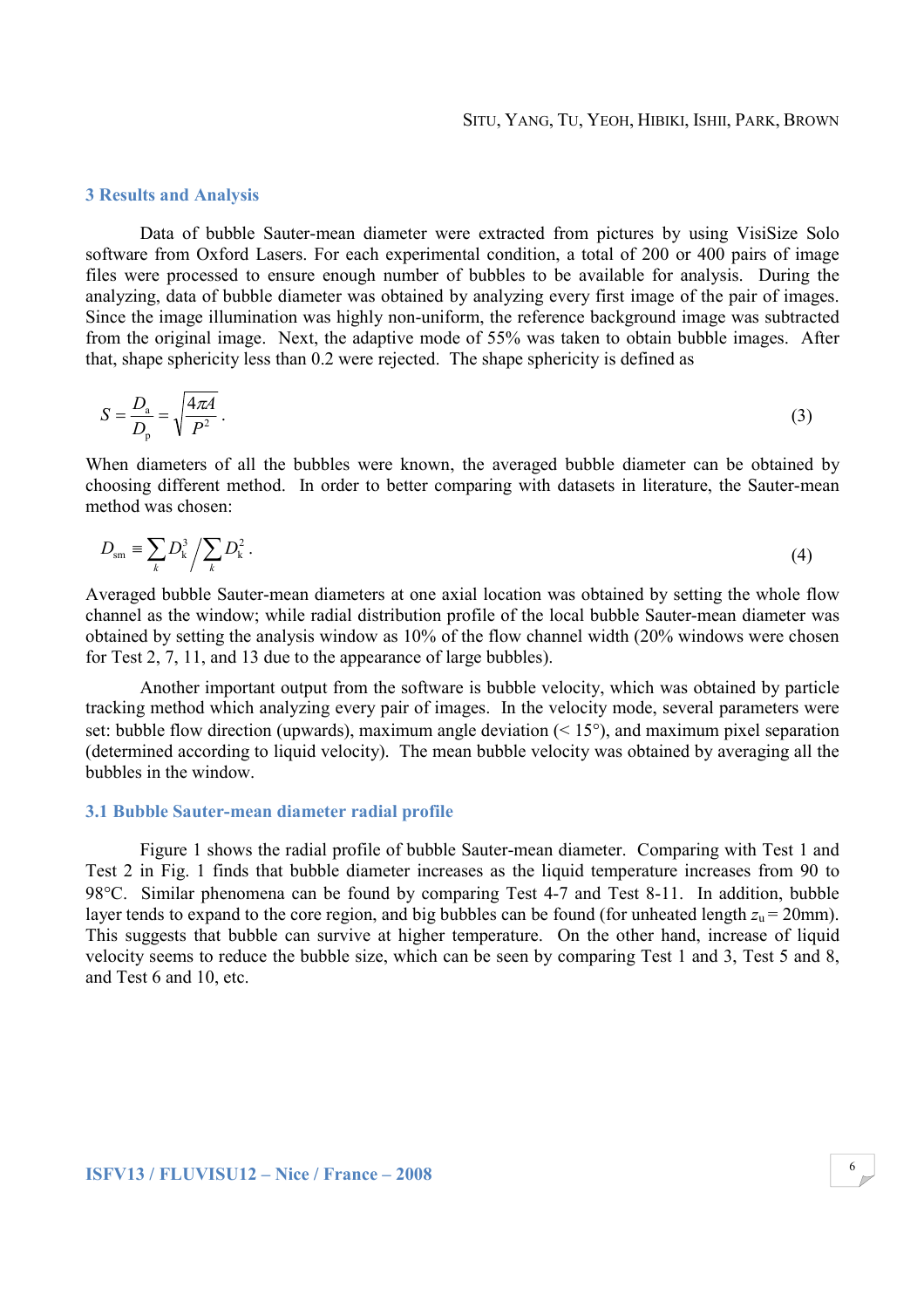

Fig. 2. Bubble Sauter-mean diameter radial profile.

ISFV13 / FLUVISU12 – Nice / France – 2008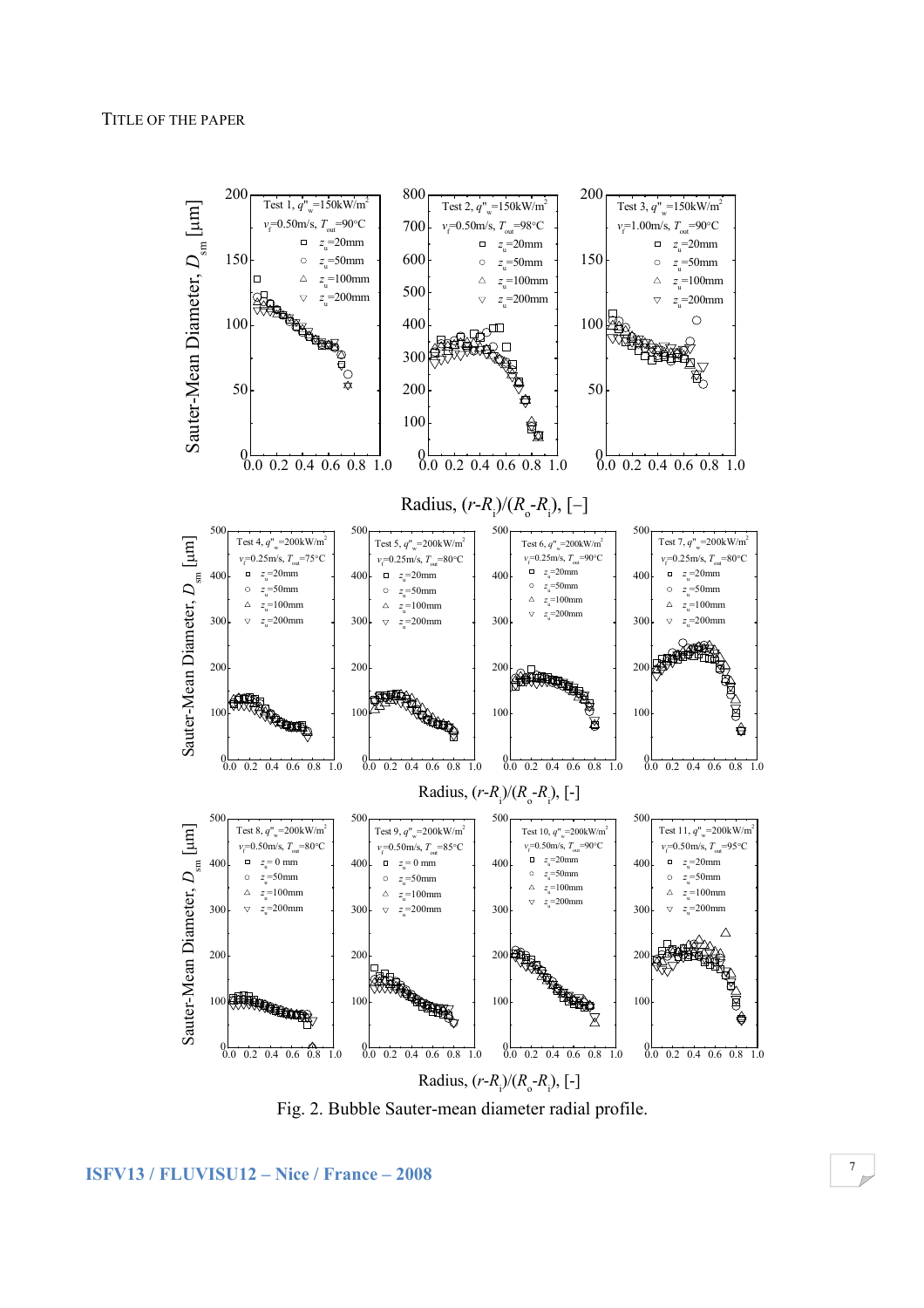#### 3.2 Bubble velocity radial profile

 Figure 3 shows the radial profile of bubble velocity, which agrees well with turbulent liquid velocity profile. Comparing with Test 1 and Test 3 finds that bubble velocity increase correspondingly with the increase of liquid velocity from 0.5 to 1.0 m/s. In addition, comparing with Test 1 and 2 find that the peak of velocity profile moves closer to left side, which is the heated surface. This can be explained with reference of Fig. 2(a), where bubble size is in the range of 300 to 400 $\mu$ m in Test 2 comparing with 100mm in Test 1. Thus the void fraction in Test 2 is much higher than in Test 1, which suggests that higher void fraction will result in higher bubble velocity. These phenomena can also be found in other subcooled boiling experiments [22]. Another interesting finding in test 2 is that bubble velocity decrease as the bubble travels in the unheated section, from  $z_u = 20$ mm to  $z_u = 200$ mm. This figure indicates that bubble diameter decrease in condensing flow, so does the bubble velocity.



Fig. 3. Bubble velocity radial profile.

#### 3.3 Bubble Sauter-mean diameter axial profile

 Axial profiles of bubble Sauter-mean diameter are plotted in Fig. 4. It is suggested that bubbles collapse sharply when the bubble size is more than 400 µm, for conditions Test 2 and 11. However, after bubbles drop below 300 mm, bubbles condensation rate is reduced. The reducing of condensation rate can be explained clearly by drawing the condensation Nusselt number, which is defined as

$$
Nu_{c} = -\frac{\rho_{g}i_{fg}D_{sm}}{2k_{f}(T_{sat} - T_{f})}\frac{dD_{sm}}{dt},
$$
\n(5)

where  $\rho_{\rm g}$ ,  $i_{\rm fg}$ ,  $k_{\rm f}$ ,  $T_{\rm sat}$ ,  $T_{\rm f}$  are vapor density, latent heat, liquid thermal conductivity, saturation temperature, liquid temperature, respectively. Hence, the condensation Nusselt number is calculated from the experimental parameters, and plotted in Fig. 5 against Sauter-mean diameter and bubble Reynolds number

# $I$ SFV13 / FLUVISU12 – Nice / France – 2008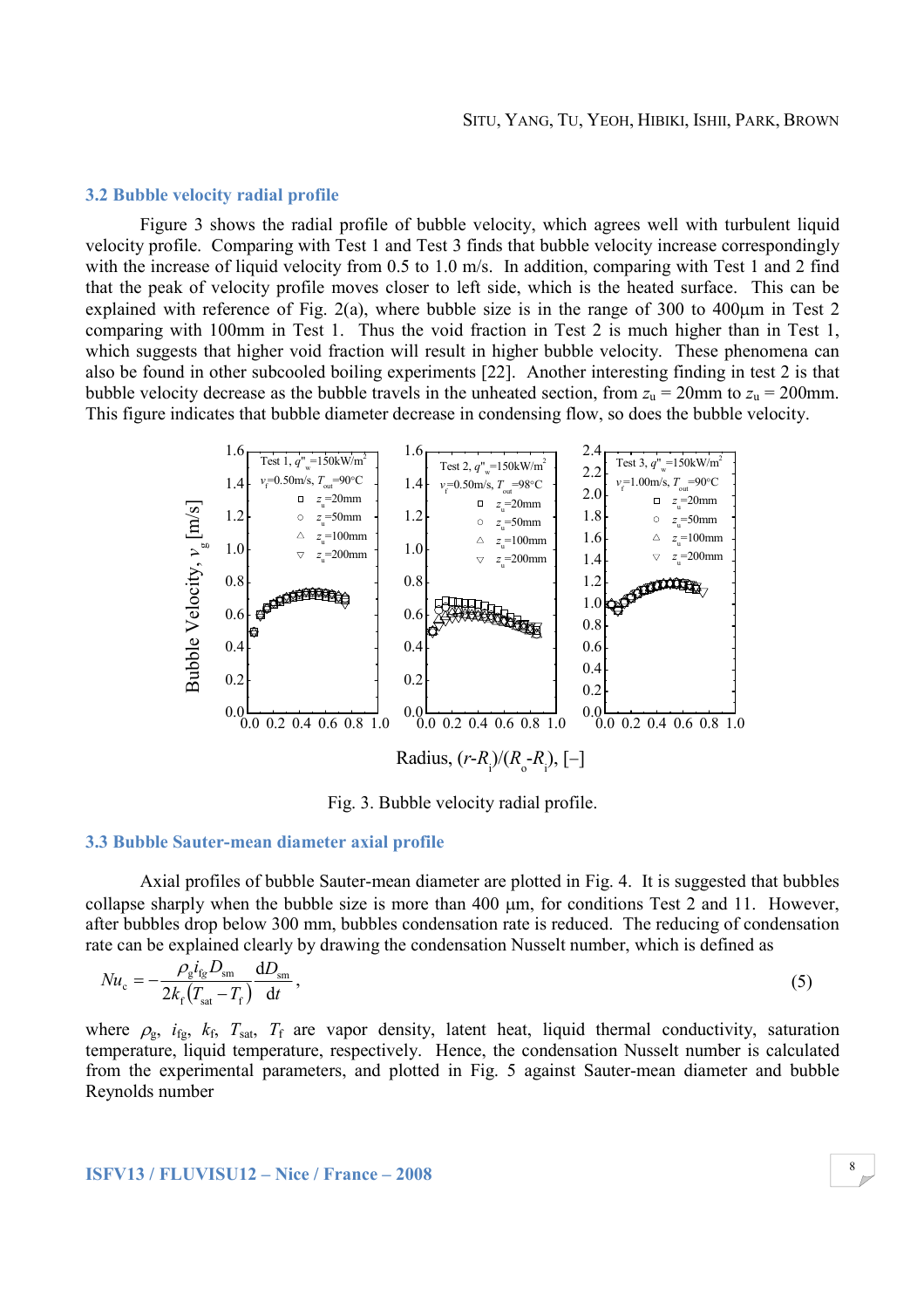

Radius,  $(r-R_i)/(R_o - R_i)$ , [-]

Fig. 4. Bubble Sauter-mean diameter axial profile.

$$
Re_{b} = -\frac{\rho_f D_{\rm sm} (v_{\rm g} - v_{\rm f})}{\mu_f},\tag{6}
$$

where  $\rho_f$ ,  $\mu_f$  are liquid density and liquid viscosity. The existing models of condensation Nusselt number, described in Table 2, are compared. The results show that all the models predict  $Nu_c$  to be in the range of 1 to 10, which is much higher than the experimental data, which mainly fall in the range of  $10^{-5}$  to  $10^{-2}$ .

This contradict with the condensation trend, described by Park et al [13], that bubble collapses sharply after it reduced to 40% of the initial size. This suggests that bubble would not disappear completely after dropping to 200µm. This suggests that the remnant of the bubble is not water vapor but non-condensable air. Although distilled water is chosen as working fluid, and it had been degassed extensively before the experiments. It cannot guarantee no air trapped in the water. Furthermore, the nucleate boiling on the heated surface relies on the trapped air in the nucleation cavity. Thus, there must be some air trapped in the bubble. This phenomenon was not discussed in literature, might due to two reasons. First, the experimental method can not discern bubble in level of 0.1mm. Thus bubble in this range was discarded. Secondly, the purpose of the experiment was to find the condensation rate, and these tiny air bubbles would not contribute to the heat and mass transfer. Hence, the reducing of condensation rate is neglected in most of the research.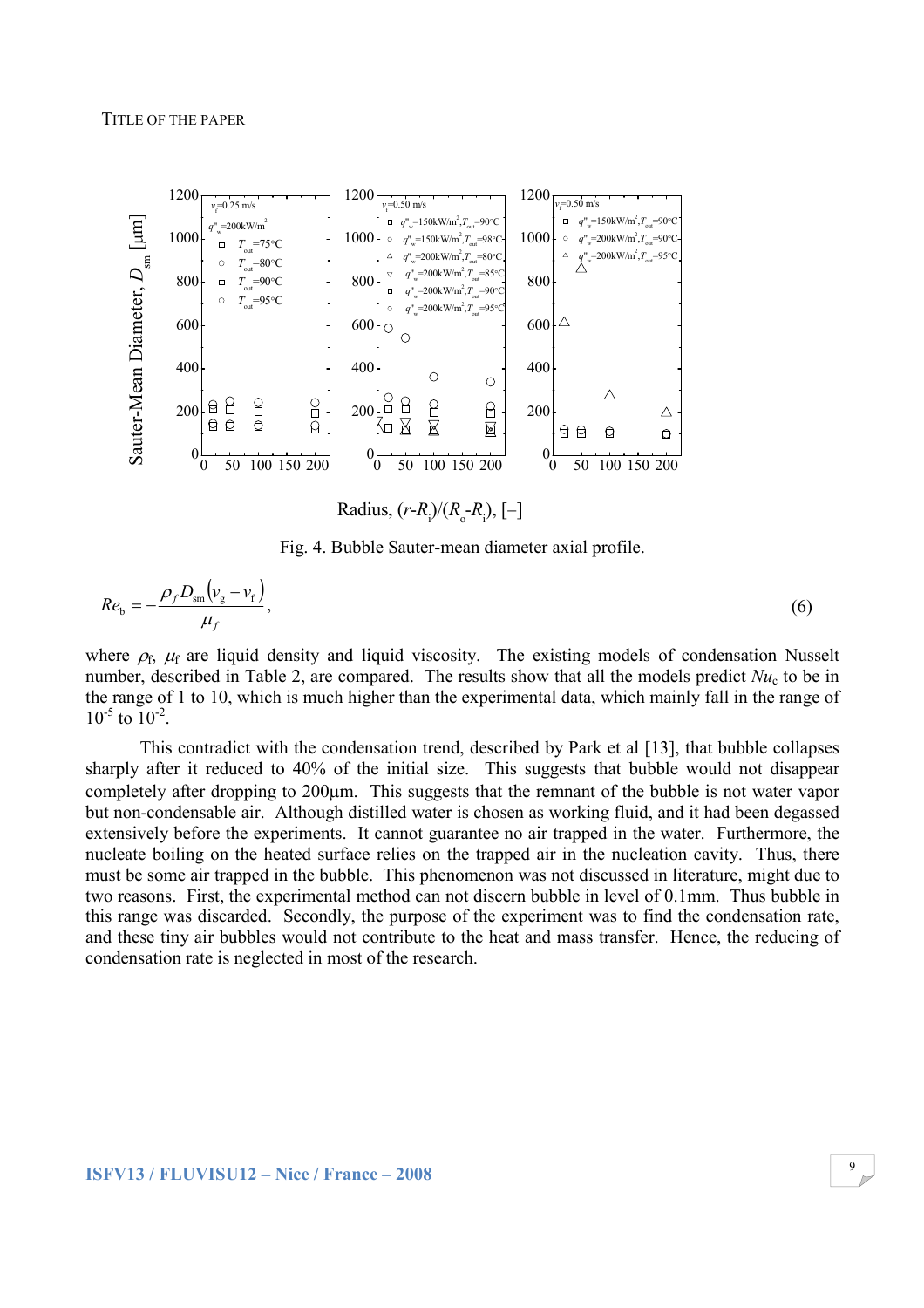

Fig. 5. Bubble condensation Nusselt number.

| Author                    | <b>Condensation Nusselt number</b>                                           | Applicable range            |  |
|---------------------------|------------------------------------------------------------------------------|-----------------------------|--|
| Isenberg and Sideman [18] | $Nu_c = (1/\pi)Re_b^{1/2} Pr^{1/3}$                                          | Non-available               |  |
|                           | $Nu_c = 116.7 Pr^{1/2}$                                                      | $Re_h \ge 10,000$           |  |
| TRACE Code [26]           | $Nu_c = 0.185 Re_h^{0.7} Pr^{1/2}$                                           | $400 \leq Re_h \leq 10,000$ |  |
|                           | $Nu_c = 2 + (0.4 Re_h^{0.5} + 0.06 Re_h^{2/3}) Pr^{0.4}$                     | $Reb \leq 400$              |  |
|                           | $Nu_c = 0.6 Re_h^{0.6} Pr^{0.5}$ (before detachment)                         | $Re_h \le 10,000$           |  |
| Chen and Mayinger [19]    | $Nu_c = 0.185 Re_b^{0.7} Pr^{0.5}$ (after detachment)                        |                             |  |
| Warrier et al. [12]       | $Nu_c = 0.6 Re_b^{0.6} Pr^{1/3} \left  1 - 1.20 Ja^{0.9} Fo_a^{2/3} \right $ | $20 \leq Re_h \leq 700$     |  |
| Ruckenstein [27]          | $Nu_c = \sqrt{4/\pi (Re_h Pr)^{1/2}}$                                        | Non-available               |  |

Table 2. Bubble condensation models.

#### 4 Conclusions

 Subcooled boiling bubble condensation experiments were conducted in a vertical-upward annular channel by using water as the testing fluid at atmosphere pressure. The test runs comprised of bulk liquid temperatures, velocities and wall heat fluxes ranging from 75.0°C to 98.0°C, 0.25 m/s to 1.0 m/s and 150 kW/m<sup>2</sup> to 200 kW/m<sup>2</sup> respectively. The PDIA system was employed to capture the flow channel at four locations downstream of heated section for a total of 13 test conditions. The bubble Sauter-mean diameter was obtained in the range of 0.1 mm to 0.9 mm. The bubble sizes increase with the increase of liquid temperature or the decrease of liquid velocity. The condensation Nusselt number was calculated to be in the range of  $10^{-4}$  to  $10^{-1}$ , which is much smaller than the typical range of  $10^{0}$ to10<sup>2</sup>. This might due to the existence of non-condensable gas in the bubble.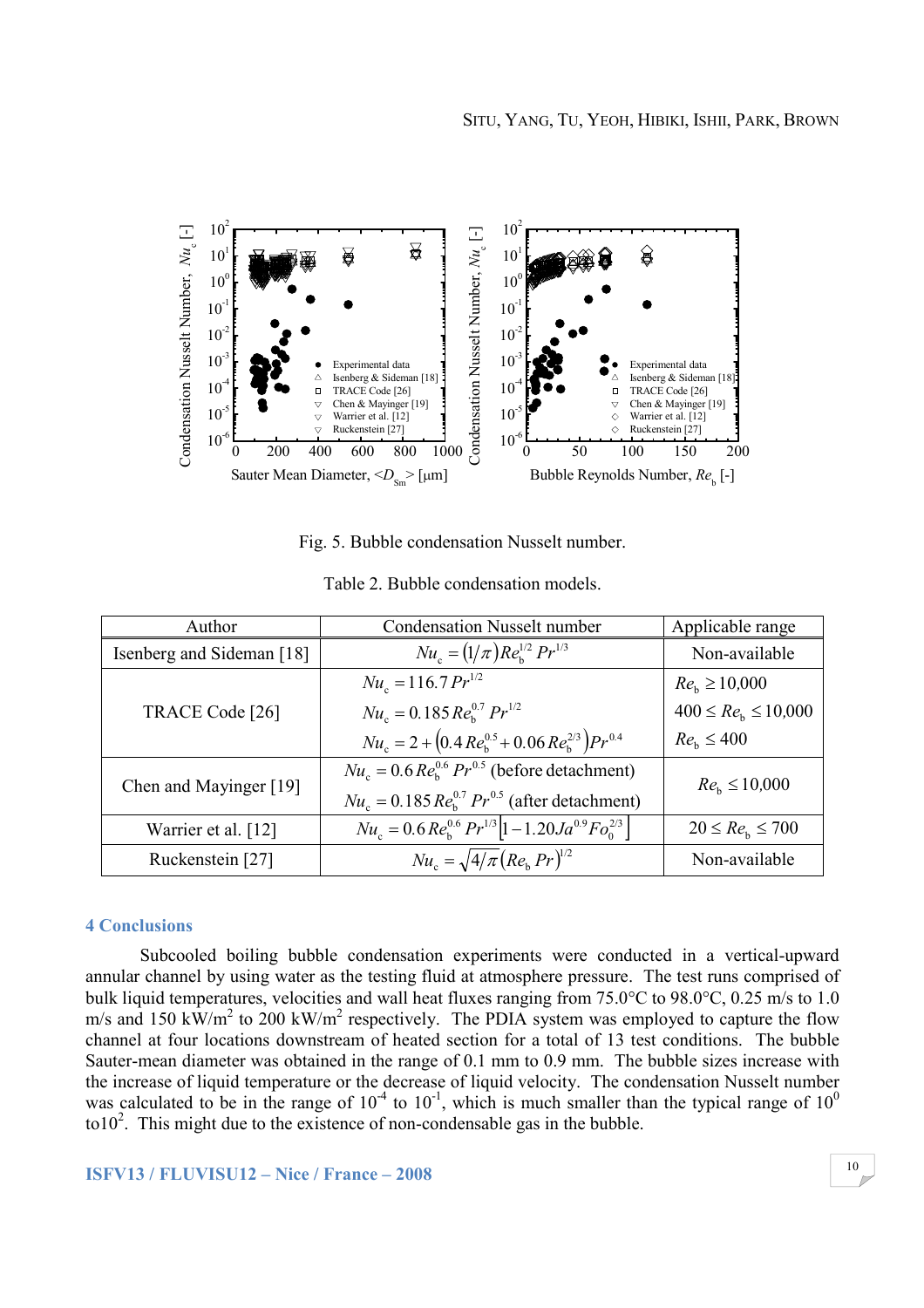#### TITLE OF THE PAPER

### References

- 1. Ishii M and Hibiki T. Thermo-Fluid Dynamic Theory of Two-Phase Flow. Elsevier Sciene, 2005.
- 2. Wu Q, Kim S, Ishii M. One-group interfacial area transport in vertical bubbly flow, Int. J. Heat Mass Transfer, Vol. 41, pp 1103–1112, 1998.
- 3. Hibiki T, Mi Y, Situ R, Ishii M. Interfacial area transport of vertical upward bubbly two-phase flow in an annulus, Int. J. Heat Mass Transfer, Vol. 46, pp 4949–4962, 2003.
- 4. Hibiki T, Ishii M. Two-group interfacial area transport equations at bubbly-to-slug flow transition, Nucl. Eng. Des., Vol. 202, pp 39–76, 2000.
- 5. Sun X, Kim S, Ishii M, Beus SG. Modeling of bubble coalescence and disintegration in confined upward two-phase flow, Nucl. Eng. Des., Vol. 230, pp 3–26, 2004.
- 6. Hibiki T, Situ R, Mi Y, Ishii M. Modeling of bubble-layer thickness for formulation of one-dimensional interfacial area transport equation in subcooled boiling two-phase flow, Int. J. Heat Mass Transfer, Vol. 46, pp 1409–1423, 2003.
- 7. Hibiki T, Ishii M. Active nucleation site density in boiling systems, Int. J. Heat Mass Transfer, Vol. 46, pp 2587–2601, 2003.
- 8. Situ R, Mi Y, Ishii M, Mori M. Photographic study of bubble behaviors in forced convection subcooled boiling. Int. J. Heat Mass Transfer, Vol. 47, pp 3659–3667, 2004.
- 9. Situ R, Hibiki T, Ishii M, Mori M. Bubble lift-off size in forced convective subcooled boiling flow. Int. J. Heat Mass Transfer, Vol. 48, pp 5536–5548, 2005.
- 10. Situ R, Ishii M, Hibiki T, Tu JY, Yeoh GH, Mori M. Bubble departure frequency in forced convective subcooled boiling flow. Int. J. Heat Mass Transfer, under review, 2006.
- 11. Zeitoun O, Shoukri M, Chatoorgoon V. Interfacial heat transfer between steam bubbles and subcooled water in vertical upward flow, ASME J. Heat Transfer, Vol. 117, pp 402-407, 1995.
- 12. Warrier GR, Basu N, Dhir VK, Interfacial heat transfer during subcooled flow boiling, Int. J. Heat Mass Transfer, Vol. 45, pp 3947-3959, 2002.
- 13. Park HS, Lee TH, Hibiki T, Baek WP, Ishii M. Modeling of condensation sink term in an interfacial area transport equation, Int. J. Heat Mass Transfer, Vol. 50, pp 5041–5053, 2007.
- 14. Zuber N. The dynamics of vapour bubbles in nonuniform temperature fields, *Int. J. Heat Mass Transfer*, Vol. 2, pp 83-98, 1961.
- 15. Florschuetz IW, Chao BT. On the mechanics of bubble collapse, ASME J. Heat Transfer, Vol. 87, pp 208-220, 1965.
- 16. Theofanous TG, Biasi L, Isbin HS, Fauske HK. Nonequalibrium bubble collapse: a theoretical study. Chem Eng. Prog. Sym. Series, Vol. 66, No. 102, pp 37-47, 1970.
- 17. Wittke DD, Chao BT, Collapse of vapour bubble with translatory motion, ASME J. Heat Transfer, Vol. 89, pp 17-24, 1967.
- 18. Isenberg J, Sideman S, Direct contact heat transfer with hange of phase: Bubble condensation in immiscible liquids. Int. J. Heat Mass Transfer, Vol. 13, pp 997-1011, 1970.
- 19. Chen YM, Mayinger F, Measurement of heat transfer at phase interface of condensing bubble, Int. J. Multiphase Flow, Vol. 18, pp 877-890, 1992.
- 20. Rayleigh L, On the pressure developed in a liquid during collapse of spherical cavity, Philosophy Magazine, Vol. 24, pp 94-98, 1917.
- 21. Bartel M, Ishii M, Masukawa T, Mi Y, and Situ R. Interfacial area measurements in subcooled flow boiling, Nucl. Eng. Des., Vol. 210, pp 135-155, 2001.
- 22. Situ R, Hibiki T, Sun X, Mi Y, Ishii M, Flow structure of subcooled boiling flow in an internally heated annulus, Int. J. Heat Mass Transfer, Vol. 47, pp 5351-5364, 2004.